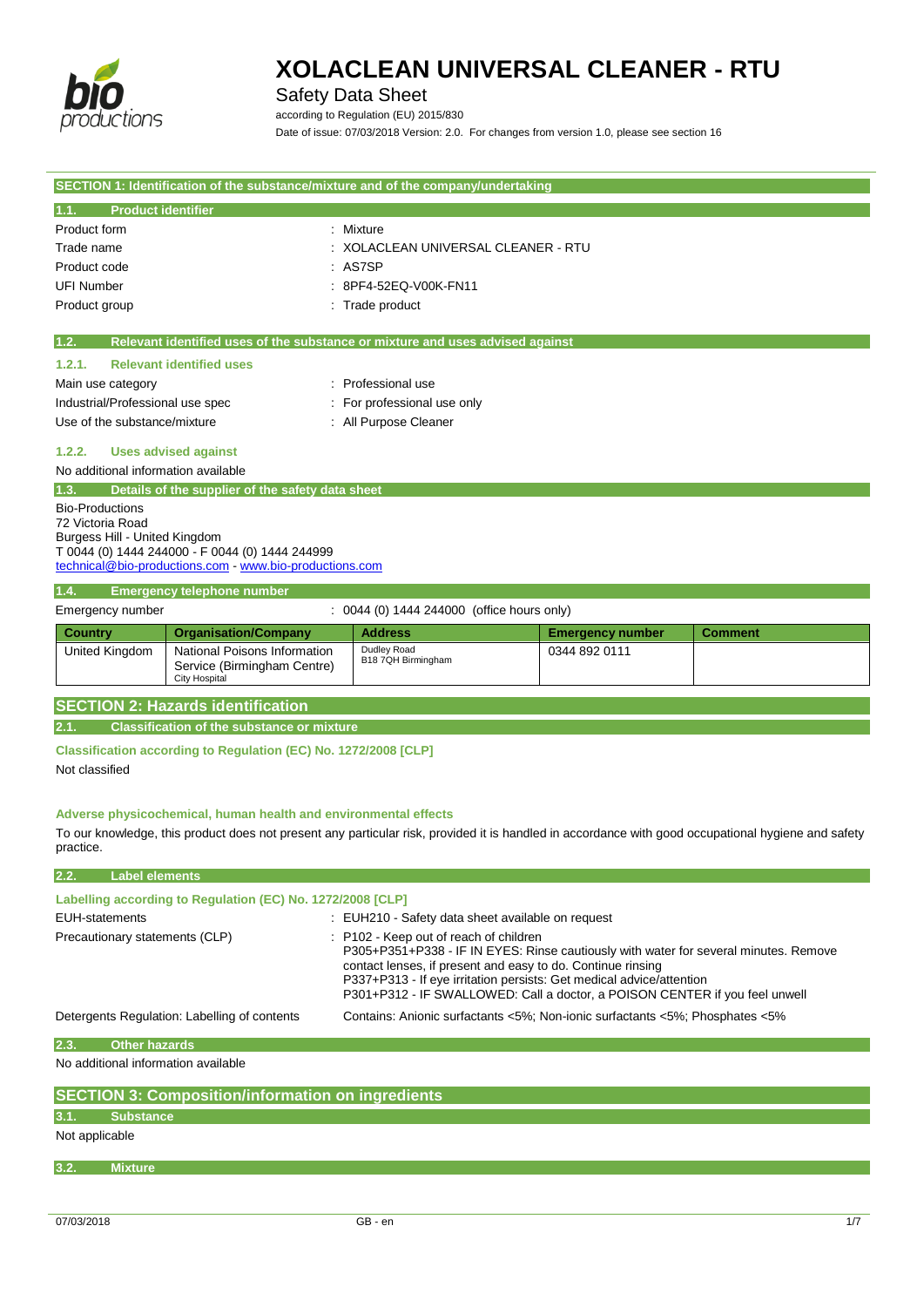### Safety Data Sheet

according to Regulation (EU) 2015/830

| <b>Name</b>                                           | <b>Product identifier</b>                                                                            | $\%$  | <b>Classification according to</b><br><b>Requlation (EC) No.</b><br>1272/2008 [CLP] |
|-------------------------------------------------------|------------------------------------------------------------------------------------------------------|-------|-------------------------------------------------------------------------------------|
| 3-butoxypropan-2-ol, propylene glycol monobutyl ether | (CAS No) 5131-66-8<br>(EC no) 225-878-4<br>(EC index no) 603-052-00-8<br>(REACH-no) 01-2119475527-28 | 1 - 3 | Eye Irrit. 2, H319                                                                  |
| propan-2-ol, isopropyl alcohol, isopropanol           | (CAS No) 67-63-0<br>(EC no) 200-661-7<br>(EC index no) 603-117-00-0<br>(REACH-no) 01-2119457558-25   | 1 - 3 | Flam. Lig. 2, H225<br>Eye Irrit. 2, H319<br>STOT SE 3, H336                         |

Full text of H-statements: see section 16

| <b>SECTION 4: First aid measures</b>                                        |                                                                                                                                                              |
|-----------------------------------------------------------------------------|--------------------------------------------------------------------------------------------------------------------------------------------------------------|
|                                                                             |                                                                                                                                                              |
| <b>Description of first aid measures</b><br> 4.1.                           |                                                                                                                                                              |
| First aid measures general                                                  | If you feel unwell, seek medical advice (show the label where possible)                                                                                      |
| First-aid measures after inhalation                                         | Remove person to fresh air and keep comfortable for breathing.                                                                                               |
| First-aid measures after skin contact                                       | Wash skin with plenty of water.                                                                                                                              |
| First-aid measures after eye contact                                        | Rinse eyes with water as a precaution.                                                                                                                       |
| First aid advice Ingestion                                                  | Do not give anything by mouth to an unconscious person. Wash mouth out with water, then<br>drink pleanty of water. Do NOT induce vomiting.                   |
| 4.2.<br>Most important symptoms and effects, both acute and delayed         |                                                                                                                                                              |
| No additional information available                                         |                                                                                                                                                              |
| 4.3.                                                                        | Indication of any immediate medical attention and special treatment needed                                                                                   |
| Treat symptomatically.                                                      |                                                                                                                                                              |
| <b>SECTION 5: Firefighting measures</b>                                     |                                                                                                                                                              |
| <b>Extinguishing media</b><br>5.1.                                          |                                                                                                                                                              |
| Suitable extinguishing media                                                | : The product is not flammable. Use extinguishing agent suitable for surrounding fire. Water<br>spray. Dry powder. Foam. Carbon dioxide.                     |
| 5.2.<br>Special hazards arising from the substance or mixture               |                                                                                                                                                              |
| Hazardous decomposition products in case of<br>fire                         | : Toxic fumes may be released.                                                                                                                               |
| 5.3.<br><b>Advice for firefighters</b>                                      |                                                                                                                                                              |
| Protection during firefighting                                              | Do not attempt to take action without suitable protective equipment. Self-contained breathing<br>apparatus. Complete protective clothing.                    |
| <b>SECTION 6: Accidental release measures</b>                               |                                                                                                                                                              |
| Personal precautions, protective equipment and emergency procedures<br>6.1. |                                                                                                                                                              |
| 6.1.1.<br>For non-emergency personnel                                       |                                                                                                                                                              |
| <b>Emergency procedures</b>                                                 | : Ventilate spillage area.                                                                                                                                   |
| 6.1.2.<br>For emergency responders                                          |                                                                                                                                                              |
| Protective equipment                                                        | Do not attempt to take action without suitable protective equipment. For further information<br>refer to section 8: "Exposure controls/personal protection". |
| <b>Environmental precautions</b><br>6.2.                                    |                                                                                                                                                              |
| Avoid release to the environment.                                           |                                                                                                                                                              |
| 6.3.<br>Methods and material for containment and cleaning up                |                                                                                                                                                              |
| Methods for cleaning up                                                     | : Take up liquid spill into absorbent material.                                                                                                              |
| Other information                                                           | Dispose of materials or solid residues at an authorized site                                                                                                 |
| 6.4.<br><b>Reference to other sections</b>                                  |                                                                                                                                                              |
| For further information refer to section 13.                                |                                                                                                                                                              |
| <b>SECTION 7: Handling and storage</b>                                      |                                                                                                                                                              |
| <b>Precautions for safe handling</b><br>7.1.                                |                                                                                                                                                              |
| Precautions for safe handling                                               | Ensure good ventilation of the work station. Wear personal protective equipment.                                                                             |
| Hygiene measures                                                            | Do not eat, drink or smoke when using this product. Always wash hands after handling the<br>product.                                                         |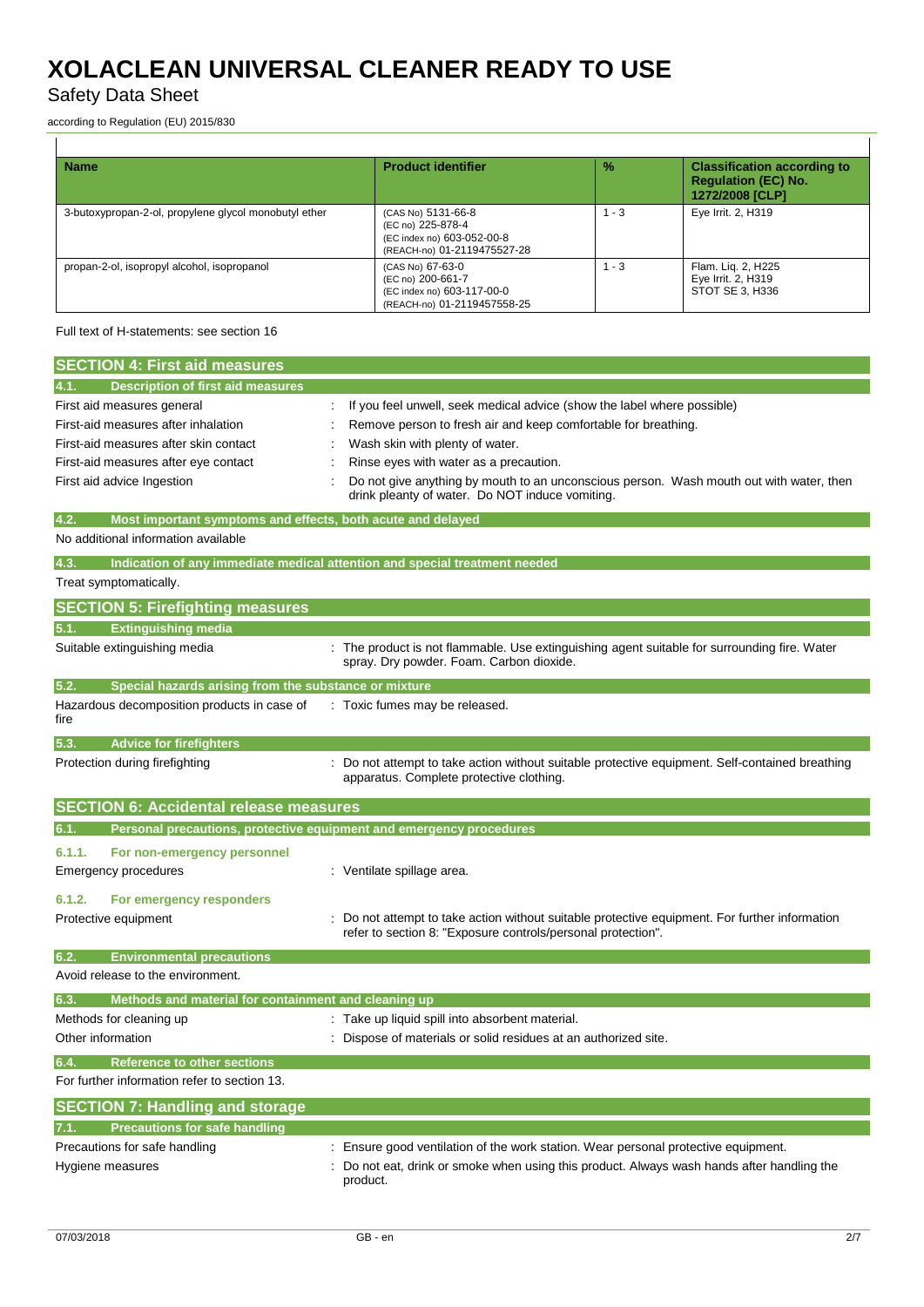Safety Data Sheet

according to Regulation (EU) 2015/830

**7.2. Conditions for safe storage, including any incompatibilities**

Storage conditions **Storage conditions** : Store in a well-ventilated place. Keep cool.

### **7.3. Specific end use(s)** No additional information available

### **SECTION 8: Exposure controls/personal protection**

| 8.1.<br><b>Control parameters</b>                                 |                               |                        |
|-------------------------------------------------------------------|-------------------------------|------------------------|
| propan-2-ol, isopropyl alcohol, isopropanol (67-63-0)             |                               |                        |
| <b>United Kingdom</b>                                             | Local name                    | Propan-2-ol            |
| United Kingdom                                                    | WEL TWA (mg/m <sup>3</sup> )  | 999 mg/m $3$           |
| <b>United Kingdom</b>                                             | WEL TWA (ppm)                 | 400 ppm                |
| United Kingdom                                                    | WEL STEL (mg/m <sup>3</sup> ) | 1250 mg/m <sup>3</sup> |
| United Kingdom                                                    | WEL STEL (ppm)                | 500 ppm                |
| 3-butoxypropan-2-ol, propylene glycol monobutyl ether (5131-66-8) |                               |                        |
| EU                                                                | IOELV TWA (ppm)               | 10 ppm                 |

#### **8.2. Exposure controls**

### **Appropriate engineering controls:**

Ensure good ventilation of the work station.

#### **Hand protection:**

Protective gloves

#### **Eye protection:**

Safety glasses

### **Skin and body protection:**

Wear suitable protective clothing

#### **Respiratory protection:**

In case of insufficient ventilation, wear suitable respiratory equipment

### **Environmental exposure controls:**

Avoid release to the environment.

| <b>SECTION 9: Physical and chemical properties</b> |                                                       |     |  |
|----------------------------------------------------|-------------------------------------------------------|-----|--|
| 9.1.                                               | Information on basic physical and chemical properties |     |  |
| Physical state                                     | : Liquid                                              |     |  |
| Colour                                             | : Purple haze                                         |     |  |
| Odour                                              | : characteristic.                                     |     |  |
| Odour threshold                                    | No data available                                     |     |  |
| рH                                                 | $: 10 - 11.4$                                         |     |  |
| Relative evaporation rate (butyl acetate=1)        | : No data available                                   |     |  |
| Melting point                                      | : Not applicable                                      |     |  |
| Freezing point                                     | : $< 0$ °C                                            |     |  |
| Boiling point                                      | : $>100 °C$                                           |     |  |
| Flash point                                        | : No data available                                   |     |  |
| Auto-ignition temperature                          | No data available                                     |     |  |
| Decomposition temperature                          | No data available                                     |     |  |
| Flammability (solid, gas)                          | Not applicable                                        |     |  |
| Vapour pressure                                    | No data available                                     |     |  |
| Relative vapour density at 20 °C                   | No data available                                     |     |  |
| Relative density                                   | No data available                                     |     |  |
| Density                                            | $\approx$ 1.007 g/ml                                  |     |  |
| Solubility                                         | Miscible with water. Soluble in water.                |     |  |
| Log Pow                                            | No data available                                     |     |  |
| Viscosity, kinematic                               | No data available                                     |     |  |
| Viscosity, dynamic                                 | : No data available                                   |     |  |
| 07/03/2018                                         | GB - en                                               | 3/7 |  |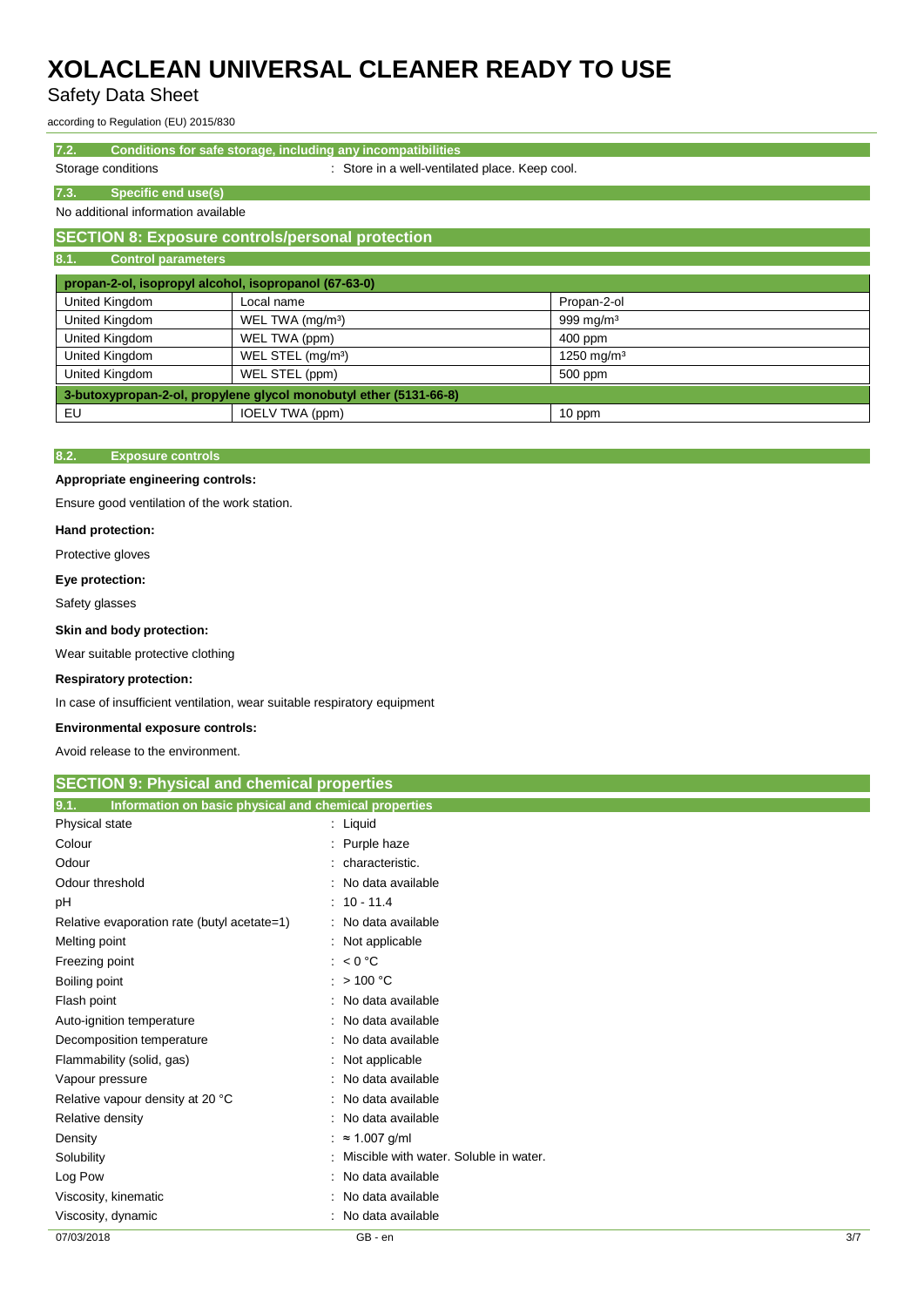## Safety Data Sheet

| according to Regulation (EU) 2015/830                                                |                                  |
|--------------------------------------------------------------------------------------|----------------------------------|
| <b>Explosive properties</b>                                                          | : Product is not explosive.      |
| Oxidising properties                                                                 | Oxidising solids Not applicable. |
| <b>Explosive limits</b>                                                              | : No data available              |
| <b>Other information</b><br>9.2.                                                     |                                  |
| No additional information available                                                  |                                  |
| <b>SECTION 10: Stability and reactivity</b>                                          |                                  |
| <b>Reactivity</b><br>10.1.                                                           |                                  |
| The product is non-reactive under normal conditions of use, storage and transport.   |                                  |
|                                                                                      |                                  |
| 10.2.<br><b>Chemical stability</b><br>Stable under normal conditions.                |                                  |
|                                                                                      |                                  |
| 10.3.<br><b>Possibility of hazardous reactions</b>                                   |                                  |
| No dangerous reactions known under normal conditions of use.                         |                                  |
| <b>Conditions to avoid</b><br>10.4.                                                  |                                  |
| None under recommended storage and handling conditions (see section 7).              |                                  |
| Incompatible materials<br>10.5.                                                      |                                  |
| No additional information available                                                  |                                  |
| <b>Hazardous decomposition products</b><br>10.6.                                     |                                  |
| No additional information available                                                  |                                  |
|                                                                                      |                                  |
| <b>SECTION 11: Toxicological information</b>                                         |                                  |
| Information on toxicological effects<br>11.1.                                        |                                  |
| Acute toxicity                                                                       | : Not classified                 |
| propan-2-ol, isopropyl alcohol, isopropanol (67-63-0)                                |                                  |
| LD50 oral rat                                                                        | 5840 mg/kg                       |
| LD50 oral                                                                            | 4396 mg/kg bodyweight            |
| LD50 dermal rat                                                                      | 13900 mg/kg                      |
| LD50 dermal rabbit                                                                   | 12870 mg/kg                      |
| LD50 dermal                                                                          | 12800 mg/kg bodyweight           |
| LC50 inhalation rat (Dust/Mist - mg/l/4h)<br>LC50 inhalation rat (Vapours - mg/l/4h) | 46600 mg/l/4h<br>72.6 mg/l/4h    |
|                                                                                      |                                  |
| 3-butoxypropan-2-ol, propylene glycol monobutyl ether (5131-66-8)<br>LD50 oral rat   | 3300 mg/kg                       |
| LD50 dermal rat                                                                      | > 2000                           |
| LC50 inhalation rat (Vapours - mg/l/4h)                                              | $> 3.5$ mg/l/4h                  |
| Skin corrosion/irritation                                                            | : Not classified                 |
|                                                                                      | pH: 10 - 11.4                    |
| Serious eye damage/irritation                                                        | : Not classified                 |
|                                                                                      | pH: 10 - 11.4                    |
| Respiratory or skin sensitisation                                                    | Not classified                   |
| Germ cell mutagenicity                                                               | Not classified                   |
| Carcinogenicity                                                                      | Not classified                   |
| Reproductive toxicity                                                                | Not classified                   |
| Specific target organ toxicity (single exposure)                                     | Not classified                   |
|                                                                                      | : Not classified                 |
| Specific target organ toxicity (repeated<br>exposure)                                |                                  |
| Aspiration hazard                                                                    | : Not classified                 |

| <b>SECTION 12: Ecological information</b>             |                                                                                                                            |
|-------------------------------------------------------|----------------------------------------------------------------------------------------------------------------------------|
| 12.1.<br><b>Toxicity</b>                              |                                                                                                                            |
| Ecology - general                                     | : The product is not considered harmful to aquatic organisms nor to cause long-term adverse<br>effects in the environment. |
| propan-2-ol, isopropyl alcohol, isopropanol (67-63-0) |                                                                                                                            |
| LC50 fish 1                                           | 9640 mg/l                                                                                                                  |

| ___<br>___________          |                  |     |
|-----------------------------|------------------|-----|
| $\mathcal{C}50$ fish<br>∟∪∪ | 9640 ma/l        |     |
| LC50 fish 2                 | $1130 \text{ m}$ |     |
| 07/03/2018                  | GB - en          | 4/7 |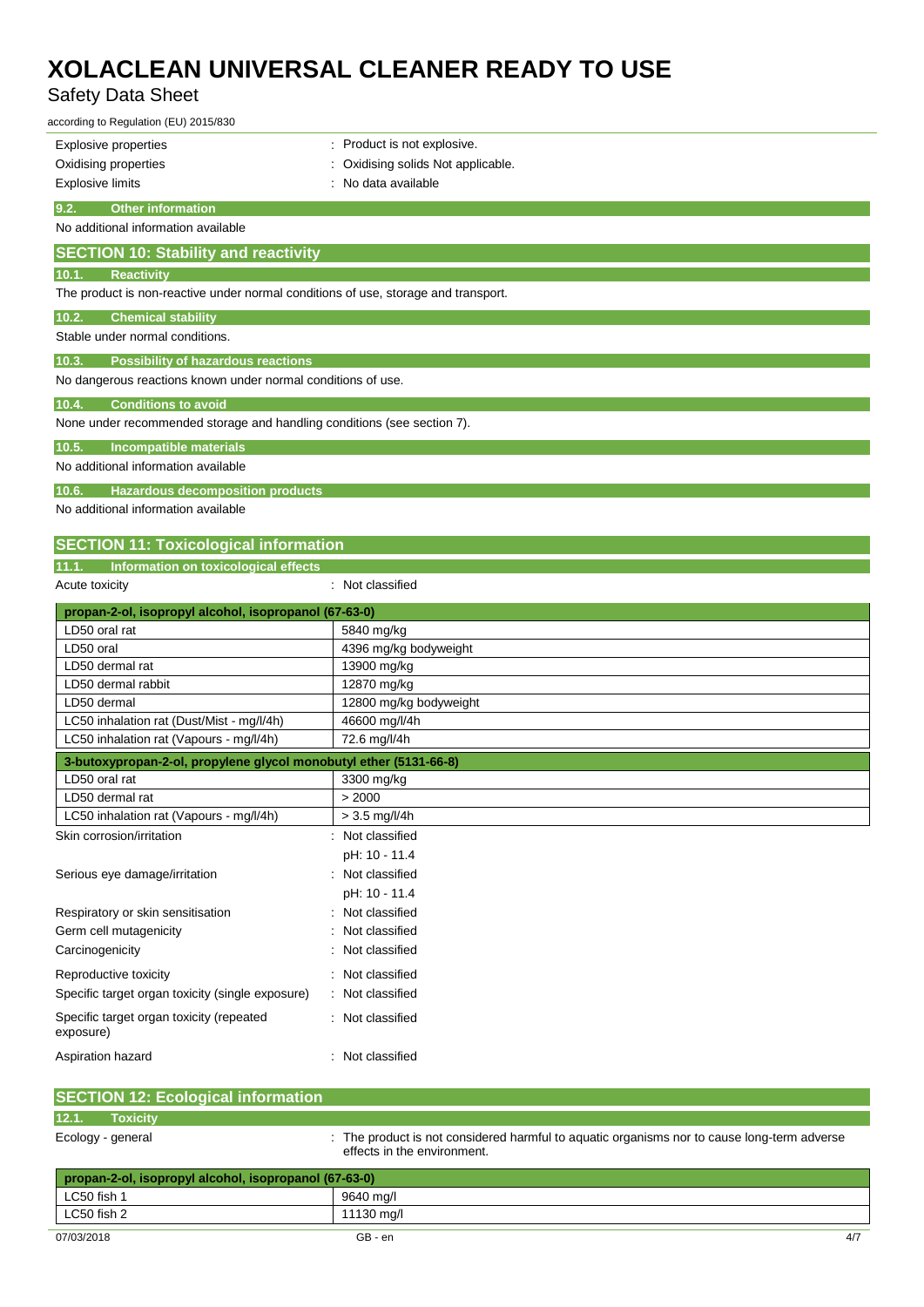### Safety Data Sheet

according to Regulation (EU) 2015/830

| propan-2-ol, isopropyl alcohol, isopropanol (67-63-0)             |                                                                                                                                                                                                                                                                                                    |
|-------------------------------------------------------------------|----------------------------------------------------------------------------------------------------------------------------------------------------------------------------------------------------------------------------------------------------------------------------------------------------|
| EC50 other aquatic organisms 1                                    | 13299 mg/l EC50 waterflea (48 h)                                                                                                                                                                                                                                                                   |
| EC50 other aquatic organisms 2                                    | > 1000 mg/l IC50 algea (72 h) mg/l                                                                                                                                                                                                                                                                 |
| 3-butoxypropan-2-ol, propylene glycol monobutyl ether (5131-66-8) |                                                                                                                                                                                                                                                                                                    |
| LC50 fish 1                                                       | $> 560$ mg/l                                                                                                                                                                                                                                                                                       |
| EC50 Daphnia 1                                                    | $> 1000$ mg/l                                                                                                                                                                                                                                                                                      |
| 12.2.<br><b>Persistence and degradability</b>                     |                                                                                                                                                                                                                                                                                                    |
| <b>XOLACLEAN UNIVERSAL CLEANER READY TO USE</b>                   |                                                                                                                                                                                                                                                                                                    |
| Persistence and degradability                                     | The surfactant(s) contained in this preparation complies(comply) with the biodegradability                                                                                                                                                                                                         |
|                                                                   | criteria as laid down in Regulation (EC) No. 648/2004 on detergents. Data to support this<br>assertion are held at the disposal of the competent authorities of the Member States and will<br>be made available to them, at their direct request or at the request of a detergent<br>manufacturer. |
| 12.3.<br><b>Bioaccumulative potential</b>                         |                                                                                                                                                                                                                                                                                                    |
| propan-2-ol, isopropyl alcohol, isopropanol (67-63-0)             |                                                                                                                                                                                                                                                                                                    |
| Log Pow                                                           | 0.05                                                                                                                                                                                                                                                                                               |
| <b>Mobility in soil</b><br>12.4.                                  |                                                                                                                                                                                                                                                                                                    |
| No additional information available                               |                                                                                                                                                                                                                                                                                                    |
| 12.5.<br><b>Results of PBT and vPvB assessment</b>                |                                                                                                                                                                                                                                                                                                    |
| <b>XOLACLEAN UNIVERSAL CLEANER READY TO USE</b>                   |                                                                                                                                                                                                                                                                                                    |
| Results of PBT assessment                                         | The product does not meet the PBT and vPvB classification criteria                                                                                                                                                                                                                                 |
|                                                                   |                                                                                                                                                                                                                                                                                                    |
| 12.6.<br><b>Other adverse effects</b>                             |                                                                                                                                                                                                                                                                                                    |
| No additional information available                               |                                                                                                                                                                                                                                                                                                    |
| <b>SECTION 13: Disposal considerations</b>                        |                                                                                                                                                                                                                                                                                                    |
| 13.1.<br><b>Waste treatment methods</b>                           |                                                                                                                                                                                                                                                                                                    |
| No additional information available                               |                                                                                                                                                                                                                                                                                                    |
| <b>SECTION 14: Transport information</b>                          |                                                                                                                                                                                                                                                                                                    |
| In accordance with ADR / RID / IMDG / IATA / ADN                  |                                                                                                                                                                                                                                                                                                    |
| <b>UN number</b><br>14.1.                                         |                                                                                                                                                                                                                                                                                                    |
| UN-No. (ADR)                                                      | : Not applicable                                                                                                                                                                                                                                                                                   |
| UN-No. (IMDG)                                                     | Not applicable                                                                                                                                                                                                                                                                                     |
| UN-No. (IATA)                                                     | Not applicable                                                                                                                                                                                                                                                                                     |
| UN-No. (ADN)                                                      | Not applicable                                                                                                                                                                                                                                                                                     |
| UN-No. (RID)                                                      | Not applicable                                                                                                                                                                                                                                                                                     |
| UN proper shipping name<br>14.2.                                  |                                                                                                                                                                                                                                                                                                    |
| Proper Shipping Name (ADR)                                        | : Not applicable                                                                                                                                                                                                                                                                                   |
| Proper Shipping Name (IMDG)                                       | : Not applicable                                                                                                                                                                                                                                                                                   |
| Proper Shipping Name (IATA)                                       | : Not applicable                                                                                                                                                                                                                                                                                   |
| Proper Shipping Name (ADN)                                        | : Not applicable                                                                                                                                                                                                                                                                                   |
| Proper Shipping Name (RID)                                        | : Not applicable                                                                                                                                                                                                                                                                                   |
| 14.3.<br><b>Transport hazard class(es)</b>                        |                                                                                                                                                                                                                                                                                                    |
| <b>ADR</b>                                                        |                                                                                                                                                                                                                                                                                                    |
| Transport hazard class(es) (ADR)                                  | : Not applicable                                                                                                                                                                                                                                                                                   |
|                                                                   |                                                                                                                                                                                                                                                                                                    |
| <b>IMDG</b>                                                       |                                                                                                                                                                                                                                                                                                    |
| Transport hazard class(es) (IMDG)                                 | : Not applicable                                                                                                                                                                                                                                                                                   |
|                                                                   |                                                                                                                                                                                                                                                                                                    |
| <b>IATA</b>                                                       |                                                                                                                                                                                                                                                                                                    |
| Transport hazard class(es) (IATA)                                 | : Not applicable                                                                                                                                                                                                                                                                                   |
|                                                                   |                                                                                                                                                                                                                                                                                                    |
| <b>ADN</b>                                                        |                                                                                                                                                                                                                                                                                                    |
| Transport hazard class(es) (ADN)                                  | : Not applicable                                                                                                                                                                                                                                                                                   |
| <b>RID</b>                                                        |                                                                                                                                                                                                                                                                                                    |
|                                                                   |                                                                                                                                                                                                                                                                                                    |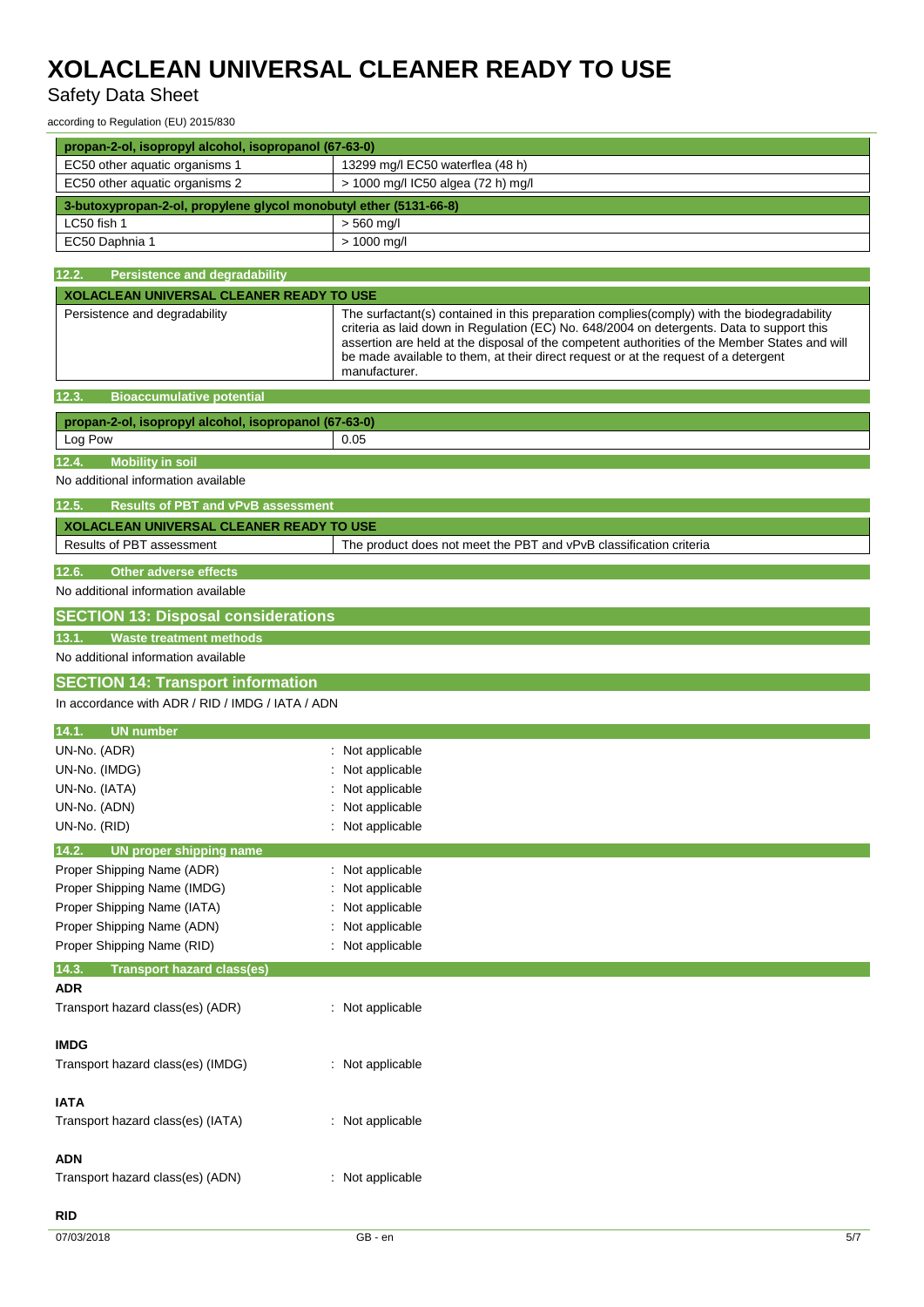### Safety Data Sheet

according to Regulation (EU) 2015/830

| Transport hazard class(es) (RID)      | : Not applicable                         |
|---------------------------------------|------------------------------------------|
| 14.4.<br><b>Packing group</b>         |                                          |
| Packing group (ADR)                   | : Not applicable                         |
| Packing group (IMDG)                  | : Not applicable                         |
| Packing group (IATA)                  | : Not applicable                         |
| Packing group (ADN)                   | : Not applicable                         |
| Packing group (RID)                   | : Not applicable                         |
| 14.5.<br><b>Environmental hazards</b> |                                          |
| Dangerous for the environment         | : No                                     |
| Marine pollutant                      | : No                                     |
| Other information                     | : No supplementary information available |
|                                       |                                          |

#### **14.6. Special precautions for user**

### **- Overland transport**

Not applicable

**- Transport by sea** Not applicable

### **- Air transport**

Not applicable

### **- Inland waterway transport**

Not applicable

### **- Rail transport**

Not applicable

**14.7. Transport in bulk according to Annex II of MARPOL and the IBC Code**

Not applicable

### **SECTION 15: Regulatory information**

**15.1. Safety, health and environmental regulations/legislation specific for the substance or mixture**

### **15.1.1. EU-Regulations**

Contains no REACH substances with Annex XVII restrictions Contains no substance on the REACH candidate list Contains no REACH Annex XIV substances

### **15.1.2. National regulations**

No additional information available

#### **15.2. Chemical safety assessment**

No chemical safety assessment has been carried out

### **SECTION 16: Other information**

Changes from Previous version:

- UFI number added in section 1.1
- P-Statements added in Section 2.2

Abbreviations and acronyms:

| <b>ADN</b>       | European Agreement concerning the International Carriage of Dangerous Goods by Inland Waterways |
|------------------|-------------------------------------------------------------------------------------------------|
| <b>ADR</b>       | European Agreement concerning the International Carriage of Dangerous Goods by Road             |
| <b>ATE</b>       | <b>Acute Toxicity Estimate</b>                                                                  |
| <b>CLP</b>       | Classification Labelling Packaging Regulation; Regulation (EC) No 1272/2008                     |
| EC <sub>50</sub> | Median effective concentration                                                                  |
| <b>IATA</b>      | International Air Transport Association                                                         |
| <b>IMDG</b>      | International Maritime Dangerous Goods                                                          |
| <b>LC50</b>      | Median lethal concentration                                                                     |
| LD50             | Median lethal dose                                                                              |
| <b>PBT</b>       | Persistent Bioaccumulative Toxic                                                                |